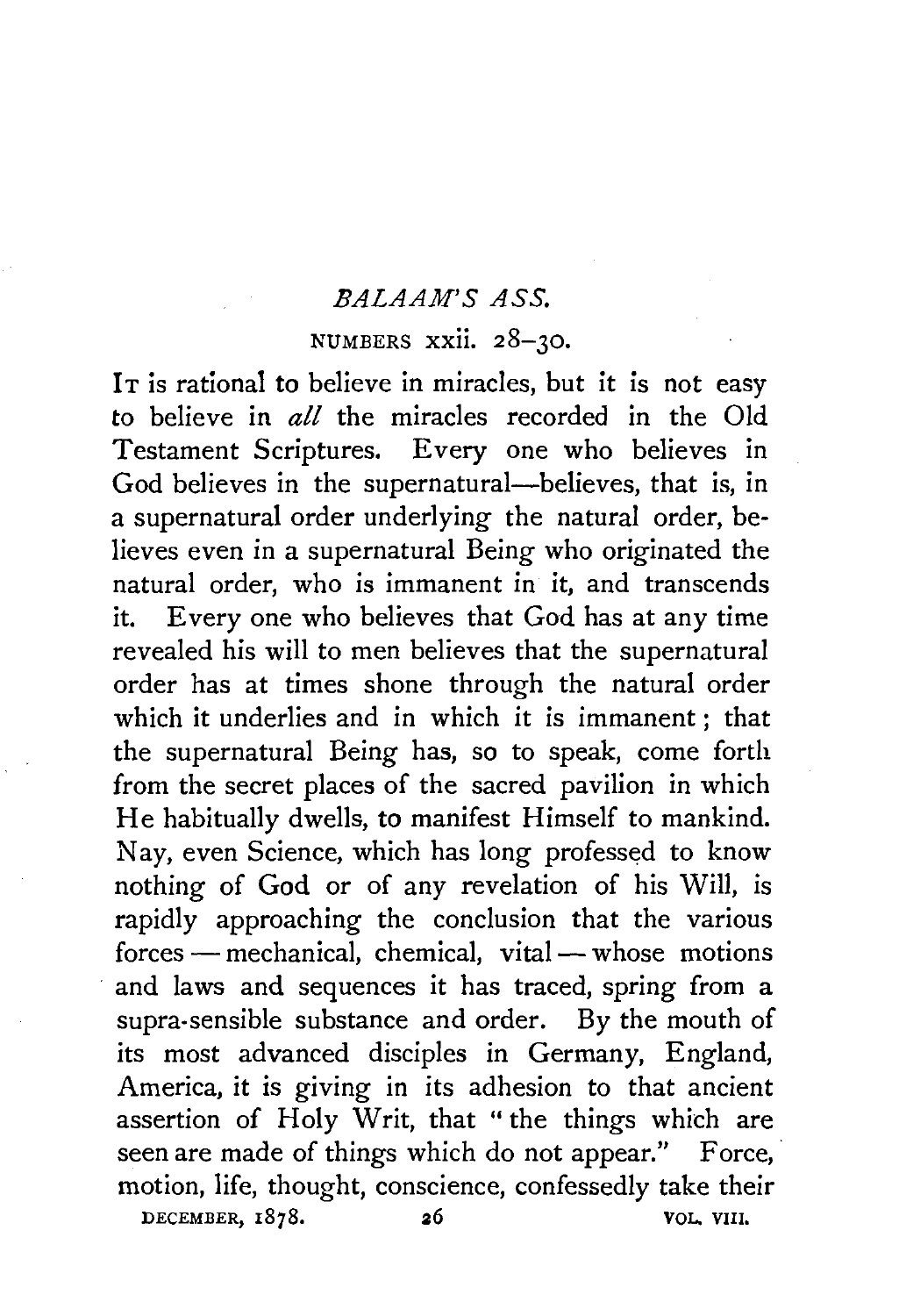origin in heights far above the natural order; if at least we listen to the masters of human wisdom, and not to those who stumble, a little clumsily, in their rear.

It is rational to believe in miracles, then, if we believe in God and in any revelation of his will to men. But to believe in some miracles is not to believe in all miracles; and, obviously, some of the miracles recorded in the Old Testament make a very large and heavy demand on our faith : none of them, perhaps, a larger and heavier demand than this, that " the dumb ass speaking with man's voice forbad the madness of the prophet."<sup>1</sup> Sceptics have long made merry over it as a monstrous and self-evident fable-a merriment in which it is not easy to join ; for it surely is not laughable, but infinitely pathetic, that for long ages men should have been left to believe a lie, if indeed it were a lie that they believed. On the other hand, while sceptics have made merry over this alleged miracle, certain defenders of the faith have long done their best to explain it, or, rather, to explain it away-not always with candour, and never with more than very partial success. Perhaps the explanation which has found the widest acceptation in our own day runs as follows. Balaam, the seer, the diviner, was trained to interpret the motions and cries of birds and beasts, to draw auguries and portents from them, to infer from them indications of the Divine Will. When, therefore, the beast he rode shewed so strange and unwonted a reluctance to advance; when he, first, "turned aside out of the way," then, "crushed Balaam's foot against a wall," and then fell down, groaning or shrieking, in " a narrow place where there was no room to turn • 2 Pet. ii. 16.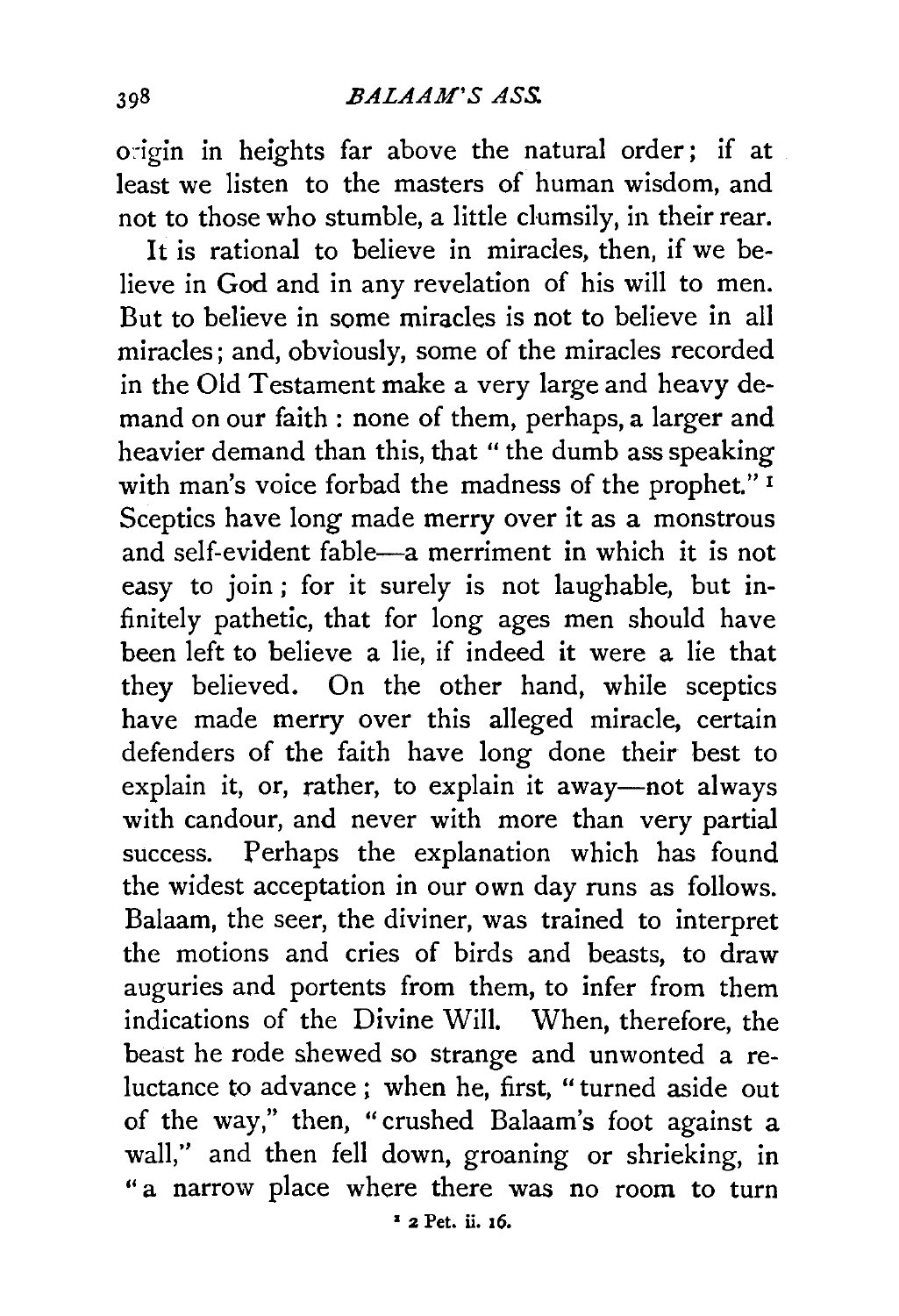either to the right hand or to the left," the diviner felt that the ass was remonstrating with him ; that, conscious of a presence 'of which he himself was unaware, it was seeking to save him from a doom he was heedlessly provoking. And so, with the dramatic instinct of an Oriental poet, either Balaam himself, or the original writer of the narrative, *translated these subjective impressions into external facts,* and made the ass " speak" the meaning which he read in its motions and cries.

I have not a word to say against that hypothesis except this-that it does not so much as touch the real difficulty of the case. For, obviously, the sacred historian who reproduced the story in the Book of Numbers *believed* that the ass spoke just as sincerely as he believed that an angel appeared and stood in the way. Obviously, too, the men who first heard or read this story would never for a moment doubt but that the Lord in very deed " opened the mouth of the ass." And, finally, St. Peter, fifteen hundred years afterwards, just as obviously and just as sincerely believed that God rebuked the iniquity of the Prophet by the dumb ass "speaking with man's voice." To my mind the question is not whether the ass did, or did not, speak, but whether the sacred and inspired writers *believed* that he spoke. And to that question I submit that there can be but one reply. However *we* may interpret the story, I do not see how we can doubt that, from Moses to Peter, *they* read the story in its plain and literal sense. I do not affirm that we are bound to read it as they did ; but I do affirm that the real difficulty lies in the question of how they read it. The difficulty, in short, that we have to meet is not so much, *Was* there a real miracle here? as, *Did men*,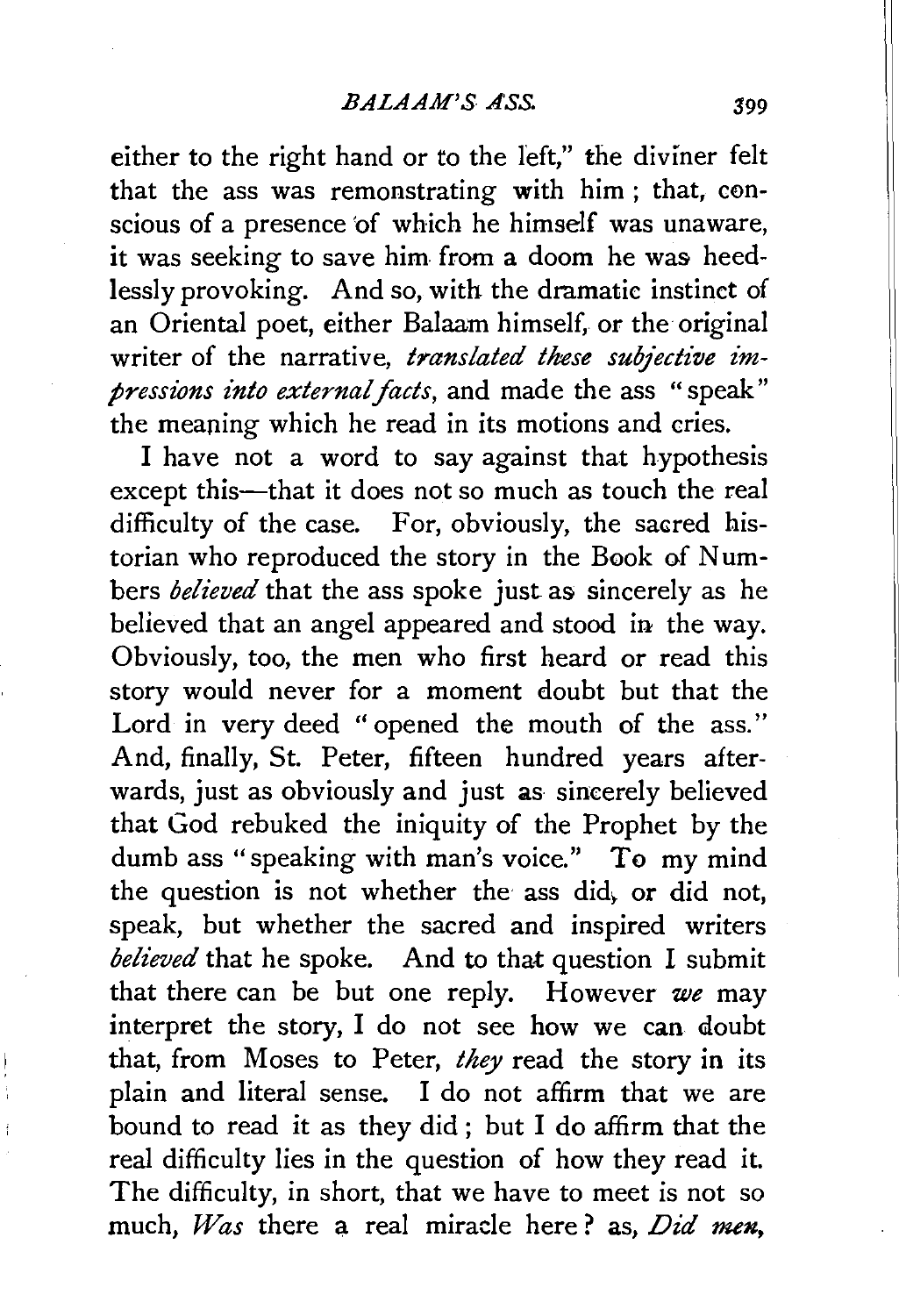inspired by God, *believe* that there was a miracle? And to that question there can be, as I have said, but one reply. They *did* believe that, for a moment, the dumb ass was endowed with the gift of human speech. It is to this belief in the miracle, therefore, rather than to the miracle itself, that those must address themselves whose theory of Inspiration is too narrow to admit of any imperfection or defect in the conceptions and beliefs 0f the holy men of old who wrote as they were moved by the Holy Ghost.

To many of us happily-to as many, I am tempted to add, as hold the Biblical theory of Inspiration, *i.e.*, the view of it suggested by the Bible itself-the narrative presents no difficulty. *We* have reached a point of view from which all such difficulties as this cease to have any power over us, and stand on a rock from which we can be swept by no wave, whether of Criticism or of Scepticism. For we believe that God's revelation of his will has been gradual and progressive; and that even to the very end we have, and must have, this heavenly treasure in earthen vessels. We believe that God revealed the truth to men as they were able to receive it,-in and through the words with which they were familiar, in and through the mental forms and imaginative conceptions and beliefs with which they were familiar. We believe that, if He deigned to speak to men at all, or at least in any form which they could understand, He *must* speak to them in the verbal, literary, and imaginative forms which they had invented, which they used at the time He spoke. And hence it does not disturb our faith in his Word to learn either that, when He would teach men that all things were made by Him, He disclosed that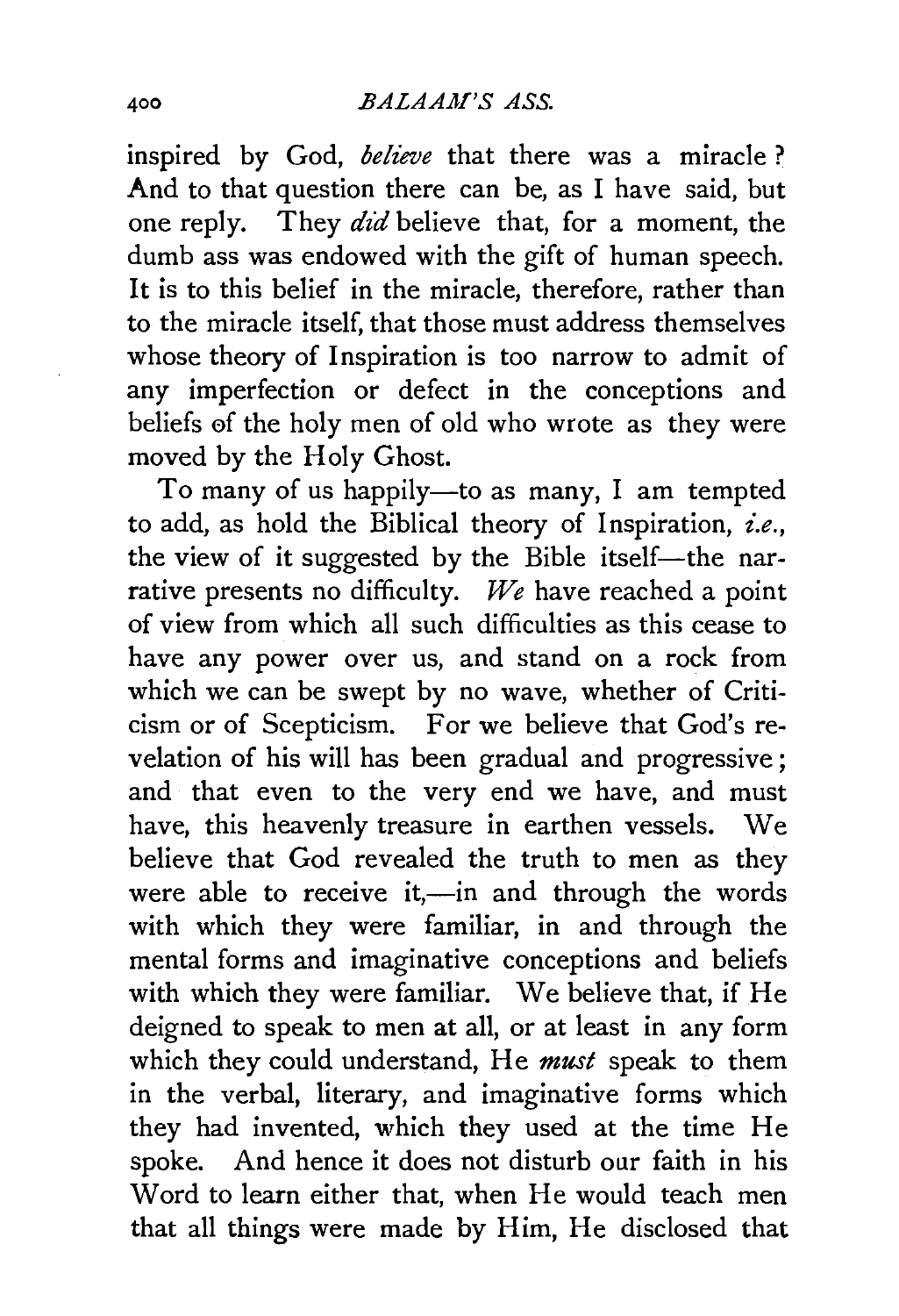momentous fact in *the scientific terms* of the age to which He taught it; or that, when He would rebuke the madness of a diviner, He should deign to employ *the imaginative forms* in which such a man thought, and humble him by setting his own ass to prove the blindness of one who prided himself on having his "eyes open" to spiritual visions and intimations. $I$  It matters but little to us whether the ass spoke or did not speak, whether we have history here or fable. It does not perplex us to see that the sacred writers regarded as history what we, perhaps, hold to be parable. We say, If God was to speak to men, He could only speak to them through the words, the thoughts, the conceptions, and beliefs with which they were familiar at the time, just as a man can only speak to a child effectively by adapting himself to its stage of mental and moral development. And if these verbal and mental forms were imperfect-as doubtless they often were, and *still are*—nevertheless, the lessons He conveyed to them through these imperfect forms were the lessons of a perfect Wisdom. Though the vessels of Revelation be of the earth, the treasure they contain is heavenly and from Heaven. And so the facts which perplex others do not perplex us, since they are in entire harmony with our fundamental conception of Revelation, but are only new illustrations of the condescension and compassion of God.

So much labour and thought have been expended on the miracle, or supposed miracle, of this narrative, that hardly any attention has been given to its intellectual and ethical suggestions : form has usurped the

 $'$  Num. xxiv. 3, 4, 15, 16.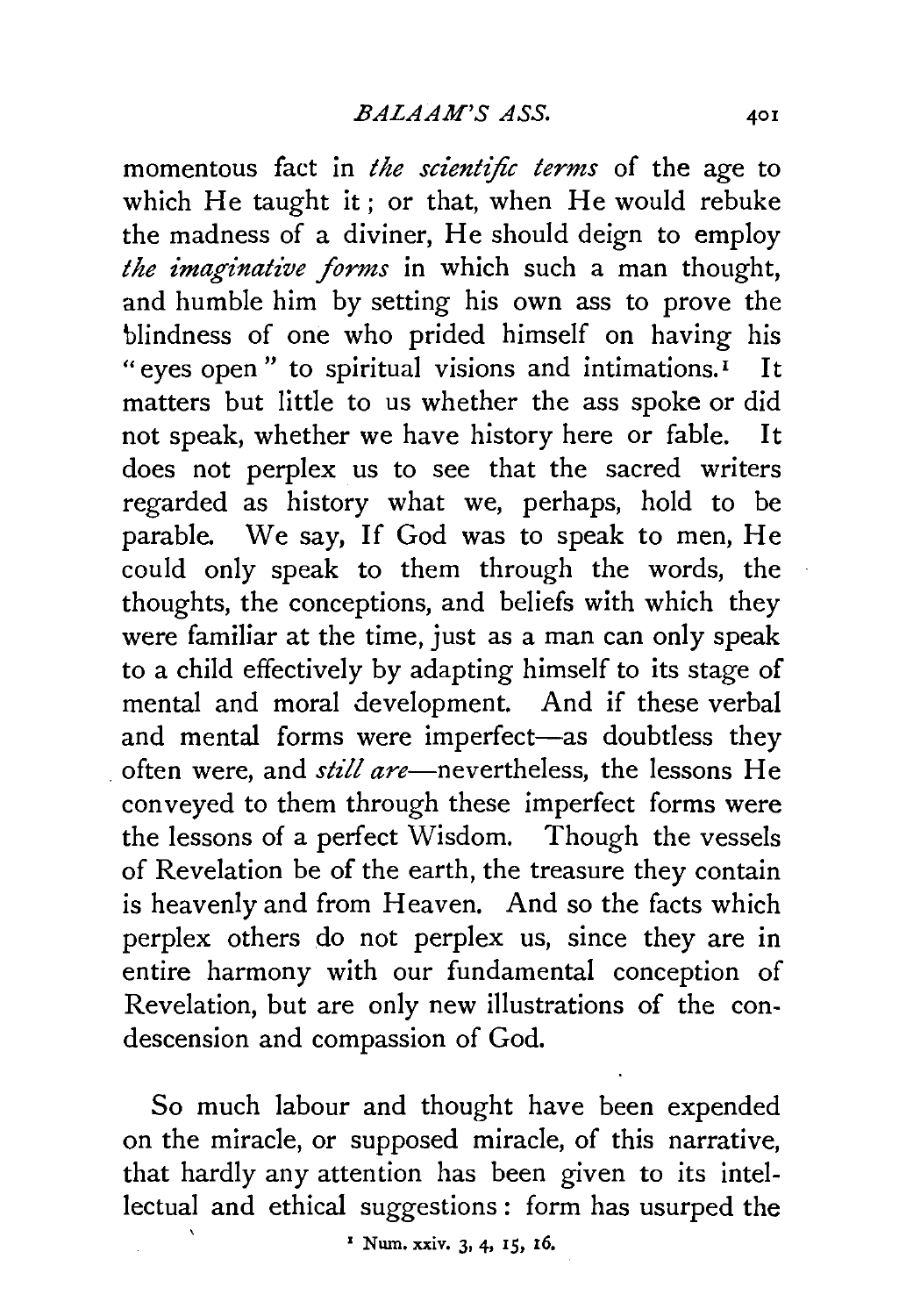place of substance. And yet this Scripture, like all Scripture, was given mainly *for instruction,* the instruction which builds man up in righteousness, and is full of such instruction when we bring to it an open and disengaged mind. Here, if anywhere, we may find the lessons of a perfect Wisdom couched in imperfect forms, a heavenly treasure in an earthen vessel. Say that this talking ass is a miracle, if you please; say it is a fable, if you will; from our point of view it matters little to which conclusion you come : but, whether you hold it to be fable or miracle, be sure of this, that God meant us to learn something from it, and something worth learning. Take it at its lowest, admit that it is a fable-I will quarrel with no man for that-but let us at least mark how congruous and instructive a fable it is.

If the dumb ass had had any profoundly spiritual truth put into its mouth, any such truth as the wisest men of that time had failed to grasp, we should all have felt, I suppose, that in his mouth it would have been very much out of place---that there would have been a marked and repulsive disproportion between the truth revealed and the medium through which it was conveyed. But no such truth is given him to speak. What he says is wholly in keeping with his animal nature and conditions. It is simply what myriads of the animals reduced to the service of man might and would have said, could they too have spoken with man's voice: it is simply, alas! what myriads of these poor relations of ours upon the carnal side might say to us at this very day. All he does is to remonstrate against the injustice and cruelty of  $man<sub>f</sub>$ to appeal to the fidelity of his service as a reason why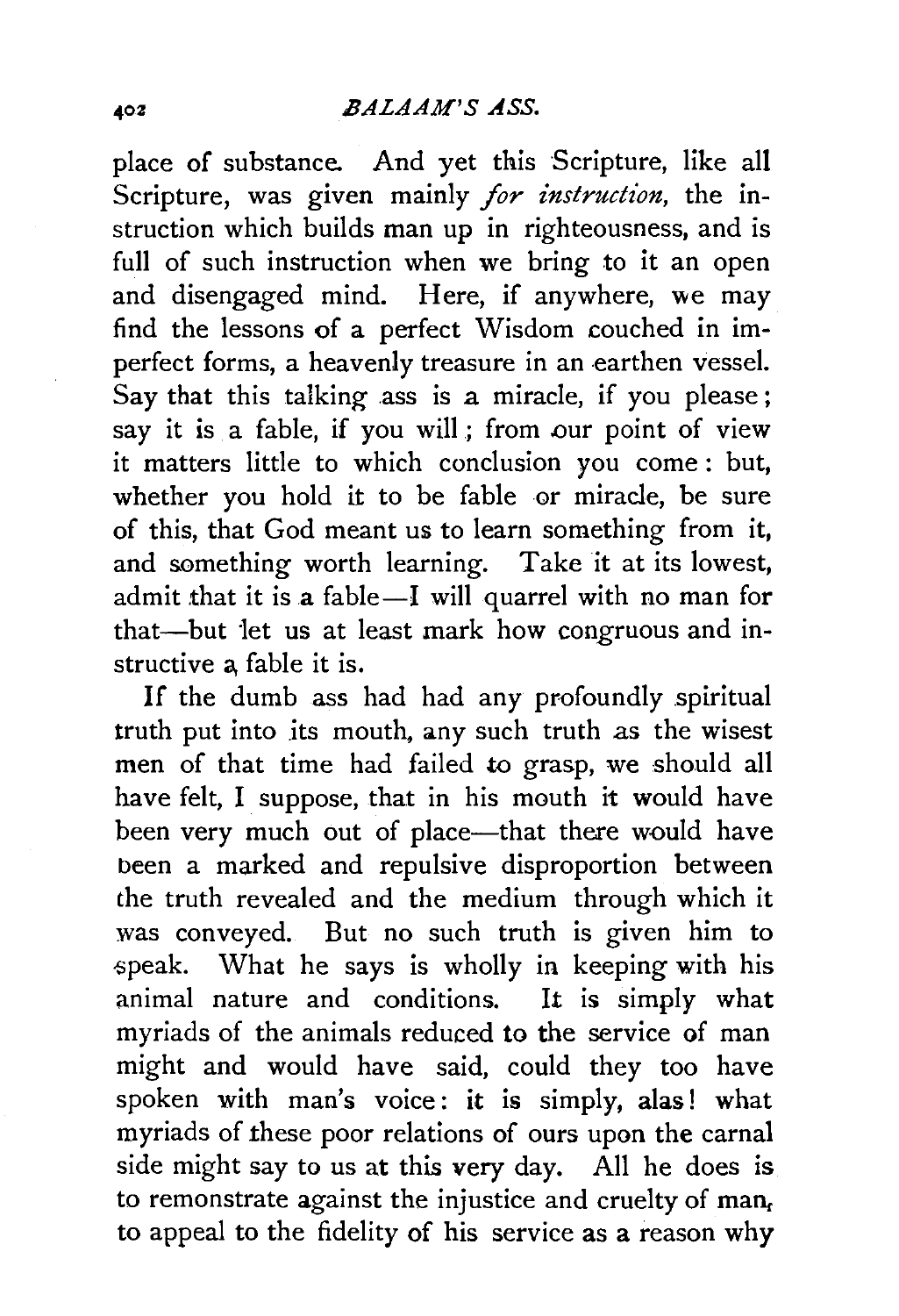he should not be suspected of wilful disobedience. And, certainly, there seems a special propriety in putting this protest and remonstrance into the mouth of an ass -of one who belonged to, who may at least be accepted as the spokesman of, perhaps the most wronged and suffering class of creatures under the sun. Virtually, he says: "You have smitten me these three times. You would have slain me, if you could, although my only offence is that I have been trying to save you from a danger you. did not see. Why have you treated me so cruelly ? Have I not served you faithfully ever since I was thine? Have I ever disobeyed you before, or disobeyed you without sufficient cause ? Am I wont to do so unto thee ? If not, why did you not conclude that I had good reason for disobeying you now ? Why forget my past service and faithful attachment, and seek to slay me because I am seeking to save you?" Now, if an ass *could* speak, could he speak more appropriately than that ? Are there not thousands of dogs and horses who, if man's voice were lent them for a moment, would take up his " ancient tale of wrong," and repeat, with only too much cause, his very words to-day ? Have we never *seen,* although we could not hear, a dog or a horse say them? I have many a time. And therefore I hope that Balaam's ass *did* speak, and lodge once for all this pathetic remonstrance and appeal on behalf of the whole animal world.

Such a rebuke of "the madness" of man in his treatment of the animals who serve him, especially in his treatment of all beasts of burden, must often have risen to our own lips. It is almost impossible to walk the streets of any of our towns and cities without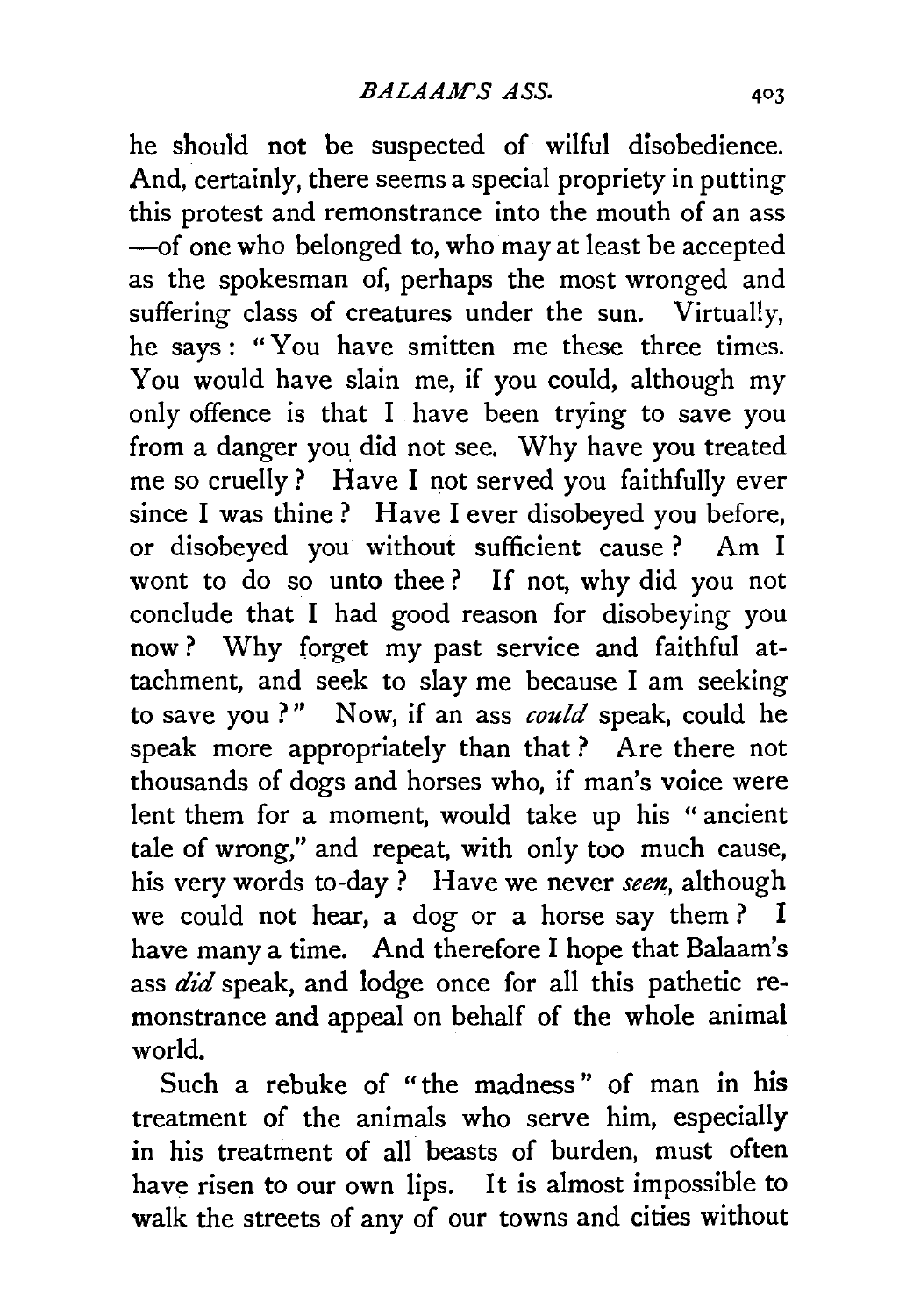#### *BALAAM'S ASS.*

seeing some senseless and furious brute of our own race belabouring a poor, patient, but overtasked beast, who is nevertheless straining every muscle and sinew in his service. The fact that the poor beast cannot strike back again, that he is helplessly in the hands of his master, that he has no avenger but God, so far from restraining cruelty, often seems to provoke it. Nay, even the fact that the poor beast is inoffending, that he has done nothing to deserve punishment, that he is doing his best, or that, if he is restive, he is restive simply because of some maladroitness on the part of his driver, or because the recollection of former cruelty makes him apprehensive and suspicious,  $-$  all this even is often powerless to restrain the brute who calls himself a man. How often must all our hearts have ached with an almost intolerable pang at seeing the well-nigh impossible tasks to which horses are put, and the utterly irrational and unfeeling cruelty with which they are lashed and tormented until their task becomes altogether impossible, or the poor suffering creatures are spoiled for future use !

Much of this cruelty, however, springs from ignorance and thoughtlessness, if much also springs from a fierce domineering temper and uncontrolled passion. It is not often, I am afraid, that beasts of burden see *angels*  in their way, though they are only too familiar withthe antithesis of angels. But the senses and perceptions of many of them are certainly keener than ours. They often see what we cannot see, and are alarmed by dangers, or threatenings of danger, of which we are unaware; just as Balaam's ass saw the drawn sword which barred his way long before his master saw it. They must have saved myriads of human lives by the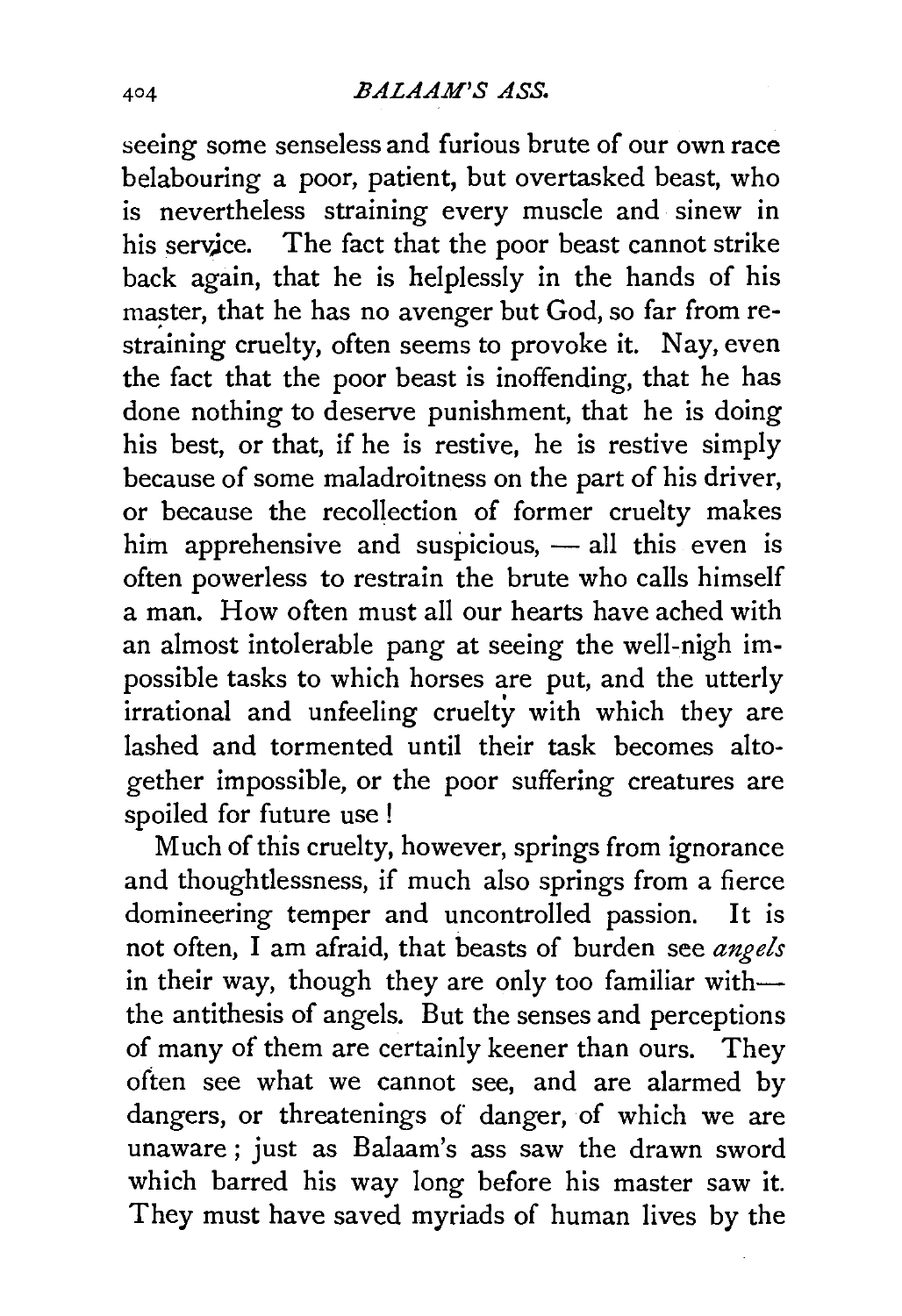superior fineness and delicacy of their organs of sight and smell and hearing, and even by the superior accuracy or tenacity of their memory. You can hardly talk with a man who rides much, or who drives much, but he will tell you of adventures in which he was saved from imminent peril by the wonderful sagacity of his four-footed minister and friend; just as Balaam was saved from the impending sword by his ass.

But for these superior instincts and powers they have  $-$ and all creatures have the defects of their qualitiesto pay a penalty. They render them sensitive, apprehensive, quick to see, or to suspect, peril. And it is these highly-organized, these sensitive and apprehensive creatures, who see and hear and smell so much which escapes us, that we lash and torture with unthinking but unsparing cruelty! It is these patient and faithful creatures, who do so much for us and bear so much from us, that at times we drive frantic, so that they are no longer themselves, and rush anywhere, anywhere, to be out of their misery! We boast of their sagacity, their affection, their fidelity, of the exquisite delicacy of their senses and instincts, with all of which, Heaven knows, we have very little to do; but when they disobey us, we too often forget both the fidelity of their past services and attachment, and the fact that what we take for disobedience may be, and commonly is, a perception of risks or danger which we are too dull to share. We rate them as mutinous and stubborn when their only fault is that they do not understand what we wish them to do, and punish them for a single and momentary act of wilfulness as if they had not bent their will to ours for years. Whether or not Balaam's ass really spake, I do not know ; but again I say, I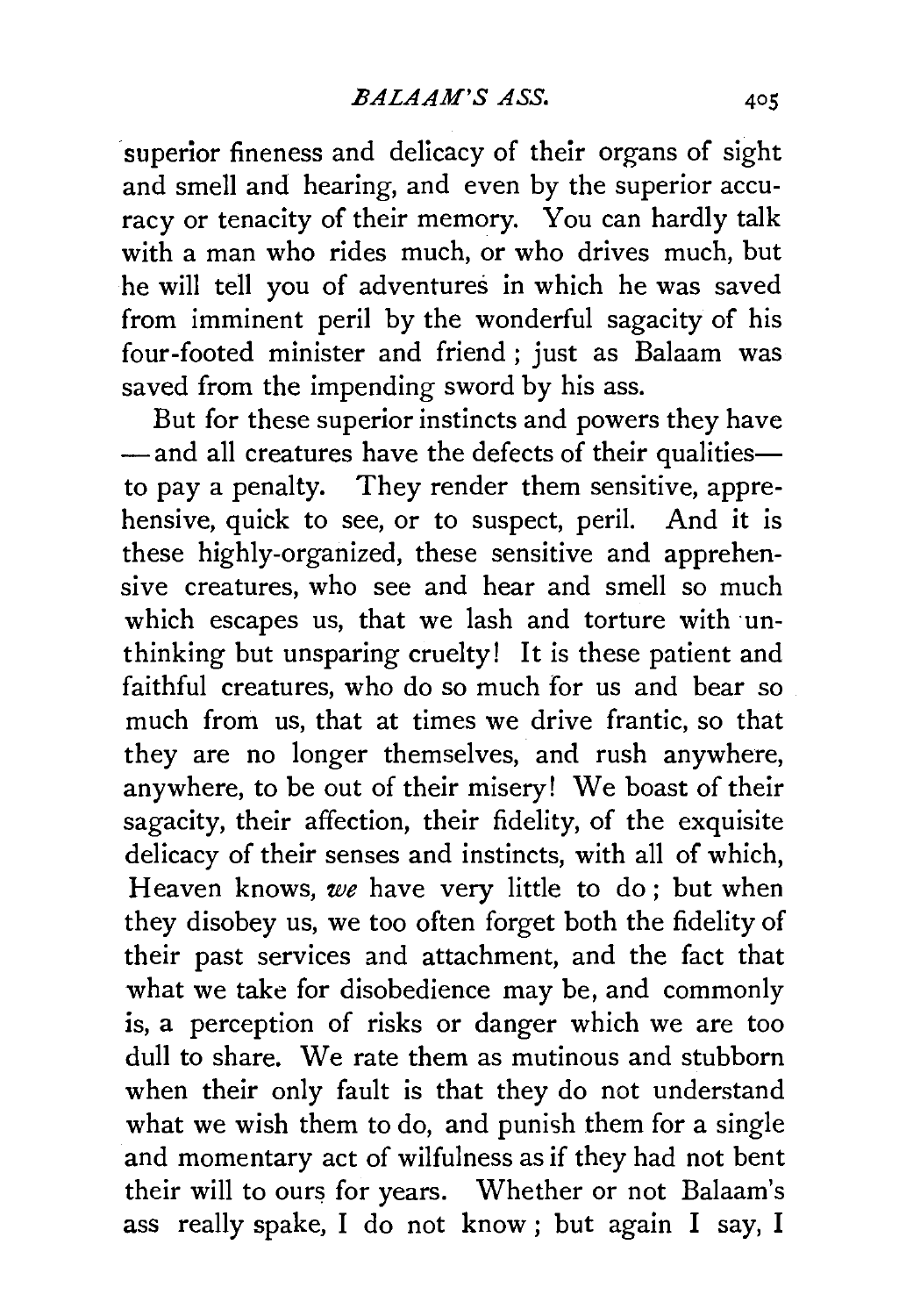hope he did, and could almost wish that every one of the patient and faithful beasts whom we torment so unreasonably could speak with man's voice, if only to rebuke the madness and brutality of man.

*Humanity to animals,* then, let this be the first lesson we learn from this narrative, since we are in search of the "instruction " it contains. So often as we see them oppressed, or are ourselves tempted to oppress and torment them, let us carry ourselves as though we heard the pathetic remonstrance issuing from their " poor dumb mouths:" Wherefore smite us? Have we not served you faithfully ever since we were yours? Are *we wont to rebel against you?* 

And if humanity to animals be our first lesson, let *fidelity to God* be our last. How Balaam took the remonstrance of his ass-who did but *remonstrate* by-thebye, not curse and swear and kick and strike, as many " a Christian" would have done in his place-we are not told, except that it stands recorded that, to the ass's appeal as to whether he was wont to be wilful and disobedient, he was compelled to answer, "Nay." But as he was a wise man, and even a good man, though very imperfectly good, we may hope that it quickened a sincere shame and remorse in him. For how could he, a man accustomed to look for ethical and religious meanings in all the signs of Nature-how could he listen to that appeal without searching for a hidden meaning in it, without applying it to himself? He, too, had a Master-a Master in heaven. Could he look up to heaven and say to his Master, as the ass had just said to him, *Have not I been true to thee ever since* I *was thine unto this day ? Was I ever wont to be un· faithful and disobedient to thee?* Why, at that very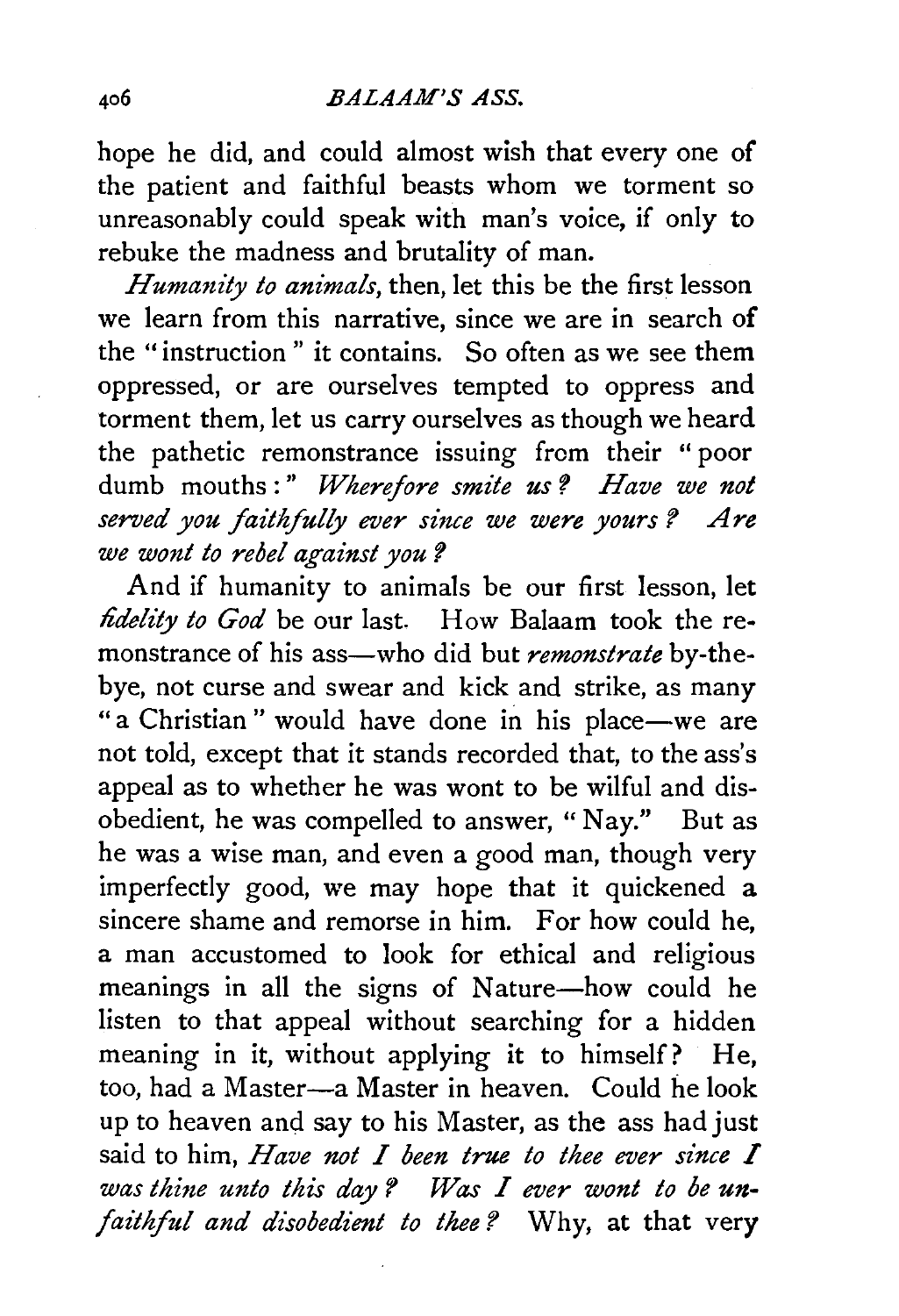moment he was untrue, unfaithful: he was on a base rebellious errand, and knew it, though he tried hard not to know it. He was engaged in the attempt to speak other words than those which God had spoken to him, to cross the will of the Spirit by whom he was movedan attempt, strange to say, in which he both succeeded and failed. For though, when the push came, he could not speak any message save that which God had put , into his mouth, could not curse the men whom God had blessed, he nevertheless brought a curse upon them. instigating Balak to put a temptation in the way of Israel, to set a trap for them, by falling into which they provoked the anger of the Lord. He, a prophet, from mere love of hire, mere lust for "the wages of unrighteousness," was betraying the Master whom he professed to serve, a Master who had never wronged him as he had wronged the beast he rode ! It would be strange indeed, then, if he did not find an appeal to his own conscience in the words with which his madness was rebuked-some such appeal as this: Have you been as true to your Master as I to mine? Have you been as mindful of the heavenly vision vouchsafed to you, as I to the heavenly apparition which appeared to me ? Has your service been as faithful, as patient, as disinterested, as mine?

It would be a very happy result of our meditation on this strange and difficult narrative, which seems to lie so remote from our daily experience, if, besides learning from it a more thoughtful and considerate kindness for the dumb beasts who serve us, we should also learn from them a little more fidelity and patience and self-forgetfulness in the service of God: for thus we should acquire at least two of the "reverences"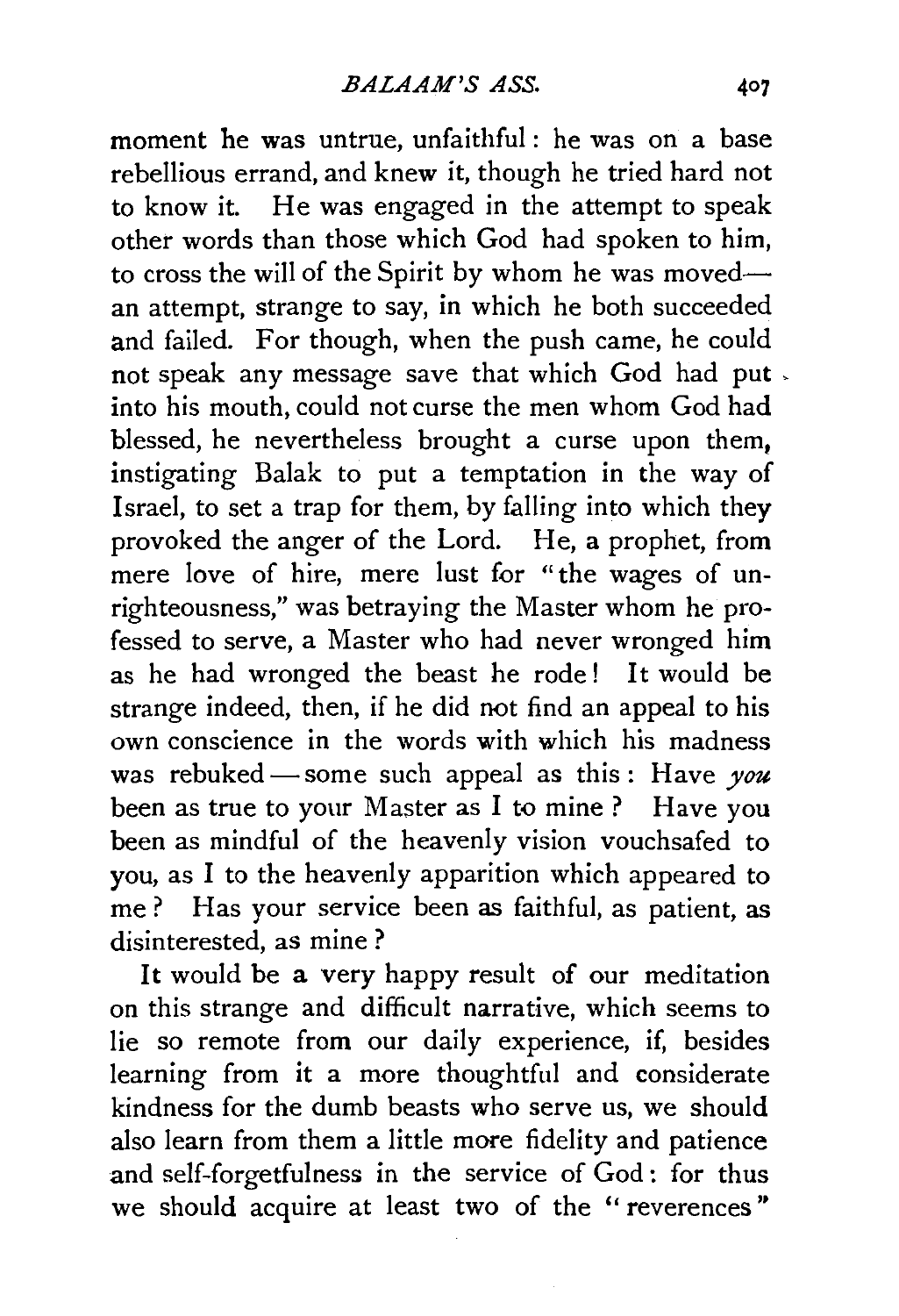which Goethe held to be indispensable to the culture of man, " the reverence for that which is beneath us " and "the reverence for that which is above us." Scripture was given, not for polemical nor even for philosophical debate, but *for instruction,* for that kind of instruction which leads to righteousness. And we may be quite sure that we have made the best use of this Scripture if, besides learning from it a lesson of right conduct towards the docile and faithful creatures who serve us, we also learn from it to let them instruct us in our right relation and our right bearing to our Master in heaven. At least once in the old time God Himself had to make this very appeal to the men who were most bound to serve Him. "If I be a father, where is mine honour? *and if I be a master, where is my reverence* f " 1 Probably He might also make that appeal even to us. Assuredly it could not but be well for us if when a dog shews any marked and special affection for us, or a horse any marked sagacity and fidelity in our service, we were to allow the question to arise within us, Do we serve God as faithfully as these poor dumb creatures serve us? Do we love Him with the same reverence and affection with which they love us? To put them to that use would be to put them to a far higher use than that to which we put them when we ride a horse or shoot over a dog. And if it may be feared that such a question and appeal would often contain a severe rebuke for us, it may also be hoped that such a question and appeal would set us on serving God more patiently and loving Him more truly. No one of us, alas! not even the best, can look up to Him and say, " Have I